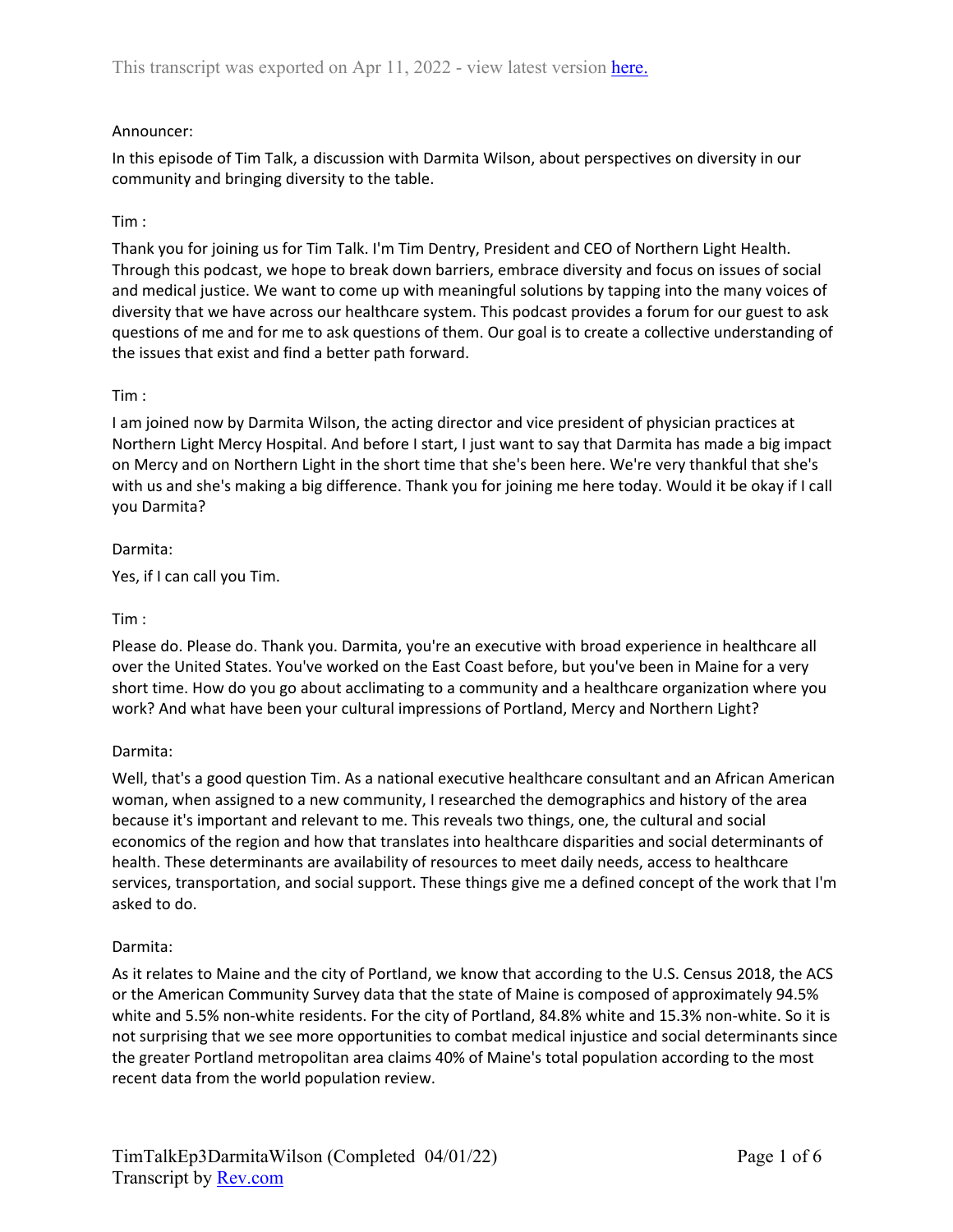## Darmita:

In addition, I look at the health organization's website and media resources to get a sense of the diversity in an organization's leadership through board and leadership membership appointments to determine if diversity is a priority. Already I have been here in Portland six months now, and having this work somewhat disrupted by the pandemic and the spotlight on social injustices including medical justice, there is now a spotlight on health disparities, which has not been at the forefront in past priorities. But the pandemic has brought about new conversations and highlighted how these healthcare disparities affect specifically persons of color. I am encouraged by these conversations like these that are looking at these disparities and who they affect. I can clearly see the tide is changing in the country, in Portland, at Northern Light and Mercy. There is still much work to be done to produce positive outcomes.

## Tim :

Terrific. Thank you, Darmita. As you had told me before as a data driven PhD candidate, I really appreciate the facts and numbers and statistical approach in which you answered that and about the opportunities in Portland to address health disparities and your observations of opportunities at Northern Light for even greater diversity in leadership. And I'm taking that very much to heart. You've worked with superstars of the medical profession and with different racial backgrounds. Can you share with our listeners some of the individuals who have made a big impact on your perspective of racial, social and medical justice?

## Darmita:

I'd be glad to. I have really been blessed, and I don't think that they would call themselves superstars more than legacies for me. I have been blessed to obtain an undergraduate education from a HBCU or Historically Black College University, Howard University, located in Washington, D.C., led by President Dr. Wayne Frederick. The school has been there since 1867, and this school is steeped in excellence and tradition, taught me, and I am a third generation Howardite. And thousands of students, the value of service as a lifelong pursuit, and how that pursuit could and would be an uplift to all of humanity.

## Darmita:

After finishing my master's degree at Trinity University, also in Washington D.C. I was given the opportunity to work in administration at Howard University Hospital, formerly Freedmen's Hospital. Through those halls working in the department of surgery I came to know the late great Dr. LaSalle Leffall Jr., surgeon and medical educator, the first black president of the American Cancer Society and student of the late Dr. Charles Drew, American surgeon and medical researcher responsible for developing improved techniques in blood storage. And he applied his expertise knowledge in developing large scale blood banks early in world war II.

# Darmita:

Dr. Clive Callendar, who is still my mentor today, a renowned transplant surgeon, professor and founder of the Minority Organ Tissue Transplant Education Program or MOTTEP as it's most affectionately called, increasing organ donation rates in the African American and minority populations for 28 years. Dr. Edward E. Cornwell, renowned trauma surgeon, professor and chairman of the department of surgery at Howard and current secretary of the American Academy of Surgeons and undergrad classmates, who now become icons in their own, right, who also continue at Howard.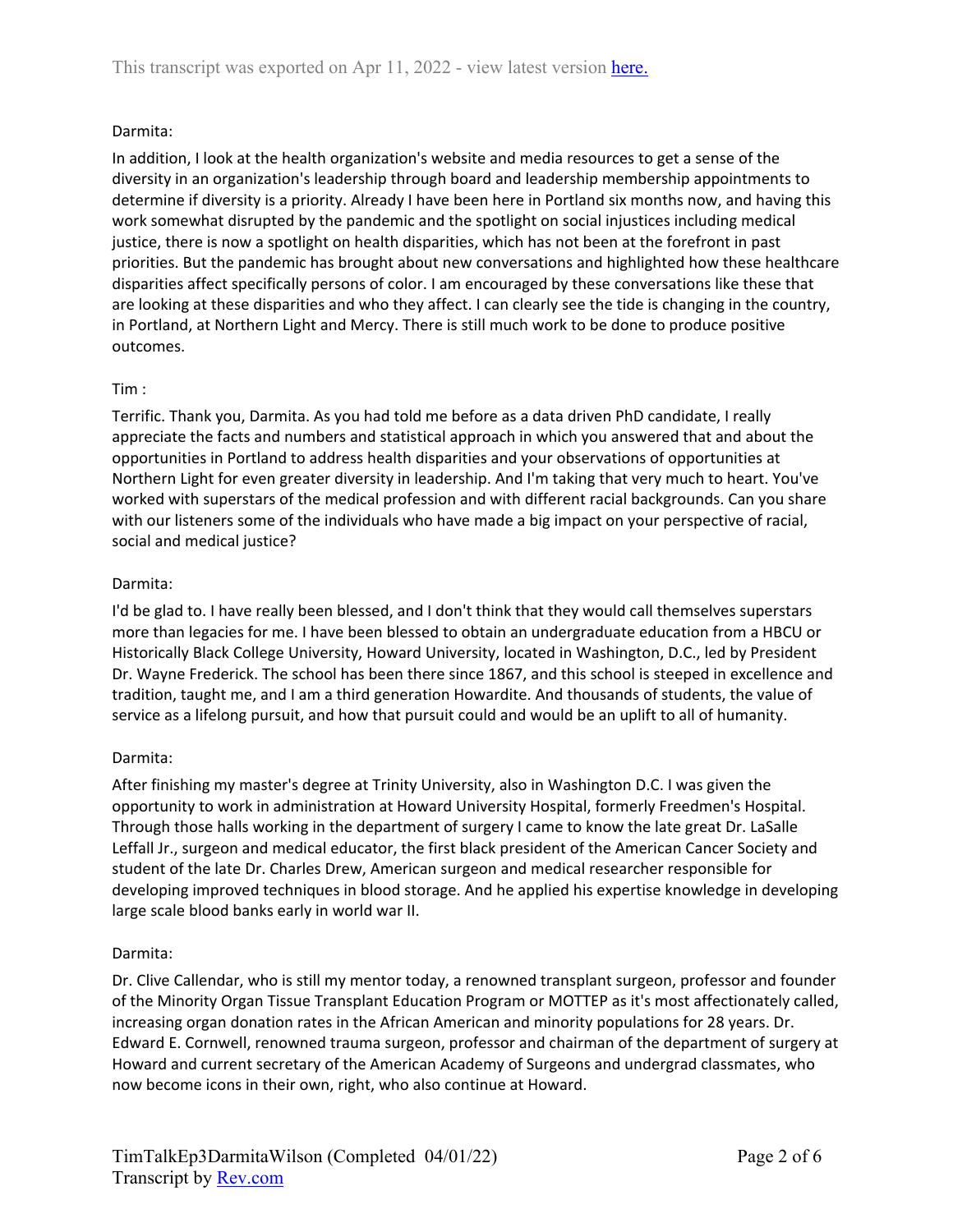## Darmita:

Dr. Debra Ford, Dean in the College of Medicine and noted colorectal surgeon, and Dr. Kirk Geter, who is the Chief of Podiatry at Howard and a foot and ankle surgeon. All pioneers in their own right. This was the visual picture of what service looked and beheld like, selfless, thoughtful and forever teaching. As Dr. Leffall would often quote, anonymities saying, this is the time to strive for equanimity under duress.

## Darmita:

I take that to heart. And even now in our current situation in this country where we're striving to understand racial injustice and social injustice and medical injustice, it becomes imperative that we really listen. So I really appreciate your leadership, Tim, and having these conversations so that we can really speak truth to power and really look at really solving these crucial issues and questions that need to be resolved in order that all of humanity can be uplifted, not only just persons of color.

## Tim :

That is a fabulous answer. And just a personal note, having grown up and been educated in the Mid-Atlantic region of the U.S. I'm very knowledgeable of Howard University's stellar reputation. And I love that. I hadn't heard that term, but congratulations as a third generation Howardite, I really like that.

# Darmita:

And hopefully to be a fourth and a fifth with my kids and [crosstalk 00:08:53].

# Tim :

So thank you so much for that. Now I want to take the opportunity to hear what's foremost on your mind, what you would like to ask of me.

## Darmita:

Okay. So Tim, my question is very poignant to the point of where we are as an organization. My grandmother always said that if you're not at the table, you don't get to eat. So my question to you is how do we get diversity to the table? How can we include diverse people and cultures in the decision making process in our organization?

## Tim :

Well, first of all, I love what your grandmother said. An influential person once said to me, is what I jotted down in my notes right here. And that influential person to me is you, and therefore it's your grandmother. If you are not at the table, you don't eat. So I really appreciate that. That's also one thing I really enjoy about being CEO. So I've been CEO for three months now of Northern Light Health. And one really fun thing that I've I've grabbed onto is I can invite anybody to anything I want to invite them to.

## Tim :

And so we are making the table, so how do I get diversity to the table? First of all, we got to make a table. And so I'm making a table. And so I'm forming an advisory group, and it's been terrific to, with all the conversations that I've had with so many individuals, people like yourself, people that are on the Zoom Rooms, other podcast individuals, just all sorts of people that have responded to some of my reflections with their own personal story and their own personal ideas on this. And I just thought, I want to be surrounded by people like that.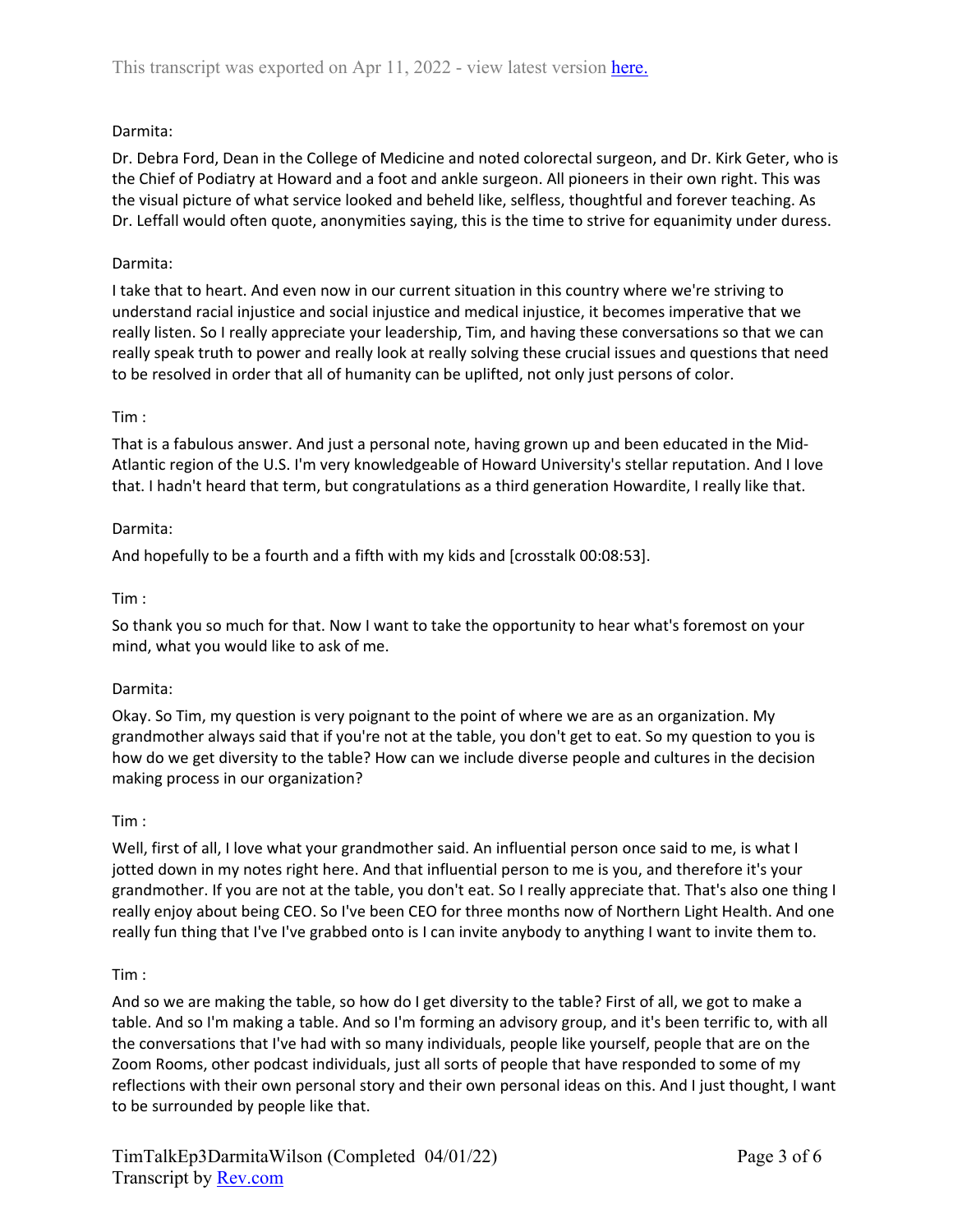## Tim :

And so that are really going to help us, and really going to not only advise, but hold me accountable because I think that's really important. This has to be something that I'm helping to lead. Everyone needs to take their own personal responsibility, but I do need to be helping to lead this. That advisory group that I'm forming, it's really the critical forum for the culture of caring for one another. And I've said that on many occasions, but that's why this is so important to me, essential for our organization, is that we need to make... This isn't the latest kind of response or it's definitely not a fad. We aren't just reacting to what's in the media and then maybe one day that'll simmer down and so we'll be doing something else.

## Tim :

No, this is a really critical part because what I have promised, and I believe one of the reasons why I was chosen for this position is that I really want to help build the best culture of caring for one another. A culture that's built around our staff, our people and our organization. And so you can't differentiate and have a different way of treating or listening or being open to one another. So I'm forming that. Back to your original question, I'm making sure that there's a table to discuss all this, and it has very diverse representation.

#### Darmita:

That's greatly appreciated. My next question is operationalizing this effort successfully requires starting with you at the top, which you've so brilliantly taken on that effort then and funneling down effort. What are the overarching and specific actions you have personally taken and plan to take to sustain this movement in Northern Light?

#### Tim :

Yeah. Thank you. Well, first the way I like to look at it is it does need to be CEO driven, and I don't want it to be perceived as top down. I don't want it to be perceived as well, that's Tim's and issue, I guess we go along with it. I want to even see it necessarily funneling down and funneling throughout. I want to be right there elbow to elbow with everybody, and at the table. I have to be at that table too. I can't create a table and not be present at that table. That's really, really important to me first of all. But I do get the point. I need to drive it and I need to walk the talk, and what I love in the feedback that I've gotten from so many people, hundreds of people literally is the predominant messages, "Wow, thanks for taking this on." And thanks for opening up this dialogue.

## Tim :

And some have been really, really good at saying, "Okay, so now what are you going to do?" Because it's only as good as the action that we create and the visible displays of making sure that from a justice point of view for racial and social and medical matters, we are the most just that we possibly can be. And each and every one of our individuals is equal in the eyes of Northern Light Health just as it is and equal in the eyes of a higher power. So I just want to make sure I really, really say that. Personally, the way I'm going to make sure that this effort is something that is sustained is...

## Tim :

I know I not only need to personally make sure this is seen as CEO driven, but it is a passion of mine. It's a very natural kind of commitment from me. So when I am that committed, I'm relentless and I'm never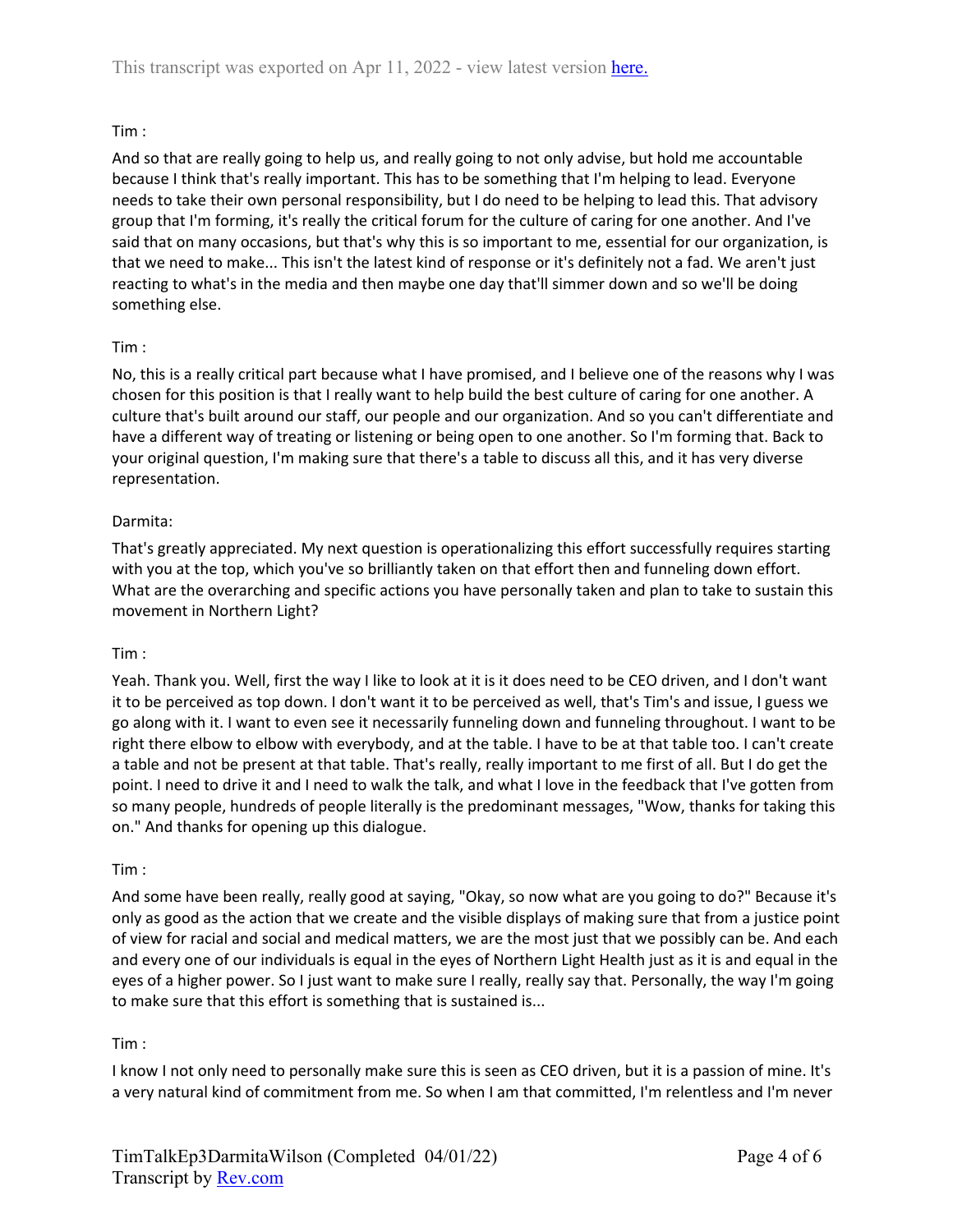going to back away from it. So this is going to be a part of who we are and what we are. We're going to be learning this and figuring this out and thinking it through for years and years to come. An individual just says something about a decade from now will still be trying to get it right. And I think that's true. And that's probably a good thing to embrace and thing to understand.

#### Darmita:

This is a marathon and not a race.

#### Tim :

Yeah, as you said it. That's right. Exactly. Yep. So it does need to start with a thorough and sustainable listening. And so that is what we're doing right now. And again, people shouldn't think while we're listening and then we're going to just rush into, it's all going to be whatever, one way communication or new policies or that kind of thing. It's all about dialogue. And it's all about connecting and engaging. And I love a lot of individuals that have read some of the books that I'm now reading that I hadn't read before that have been available for years.

#### Tim :

And I'm admitting that I didn't know that White Fragility was a book and it was something I could really embrace and learn from and self-assess. So now I'm reading these things and I'm talking to other people reading those things. And what I love is, one of the first orders of business that this advice has been given to me by a lot of individuals is... What does the old saying physician healed herself? So take a look at yourself.

#### Tim :

And so I want to make sure that we are creating, and this is another really wonderful thing I've learned as being CEO is. And I knew this when I was a CEO of a smaller hospital, but now as CEO of this system and the system that I knew pretty good amount being the chief operating officer for three and a half years, but that you can really, as a CEO, more than any other individual really impact the culture. So what I'm trying to do for sustainability is make sure that we have a culture that really embraces diversity, really embraces listening and connecting and self exploration and sharing that with others, and making sure that we have a corporate culture. And we're not going to change the American culture just by what we do here at Northern Light, but by goodness, we sure can make a difference at Northern Light Health and what our culture is all about. And so that's what I'm all about as a CEO.

#### Tim :

I therefore know that I cannot monopolize good ideas. I know that just about everything that has to do with running Northern Light, but absolutely when we have that table, we're building that table right now and we're sending out the party invitations to everybody that's going to come and join the party around that table, and we're going to hear good ideas from everybody. And then we're going to make sure that we put good actions into place that demonstrate that we've got everybody's back, that this is one place that cares about everybody that works here and their families.

## Darmita:

That is great. I am so glad to hear that we must have thoughtful, deliberate and concise plans to address these issues, and that you are willing to incorporate them in the operations of our organization here at